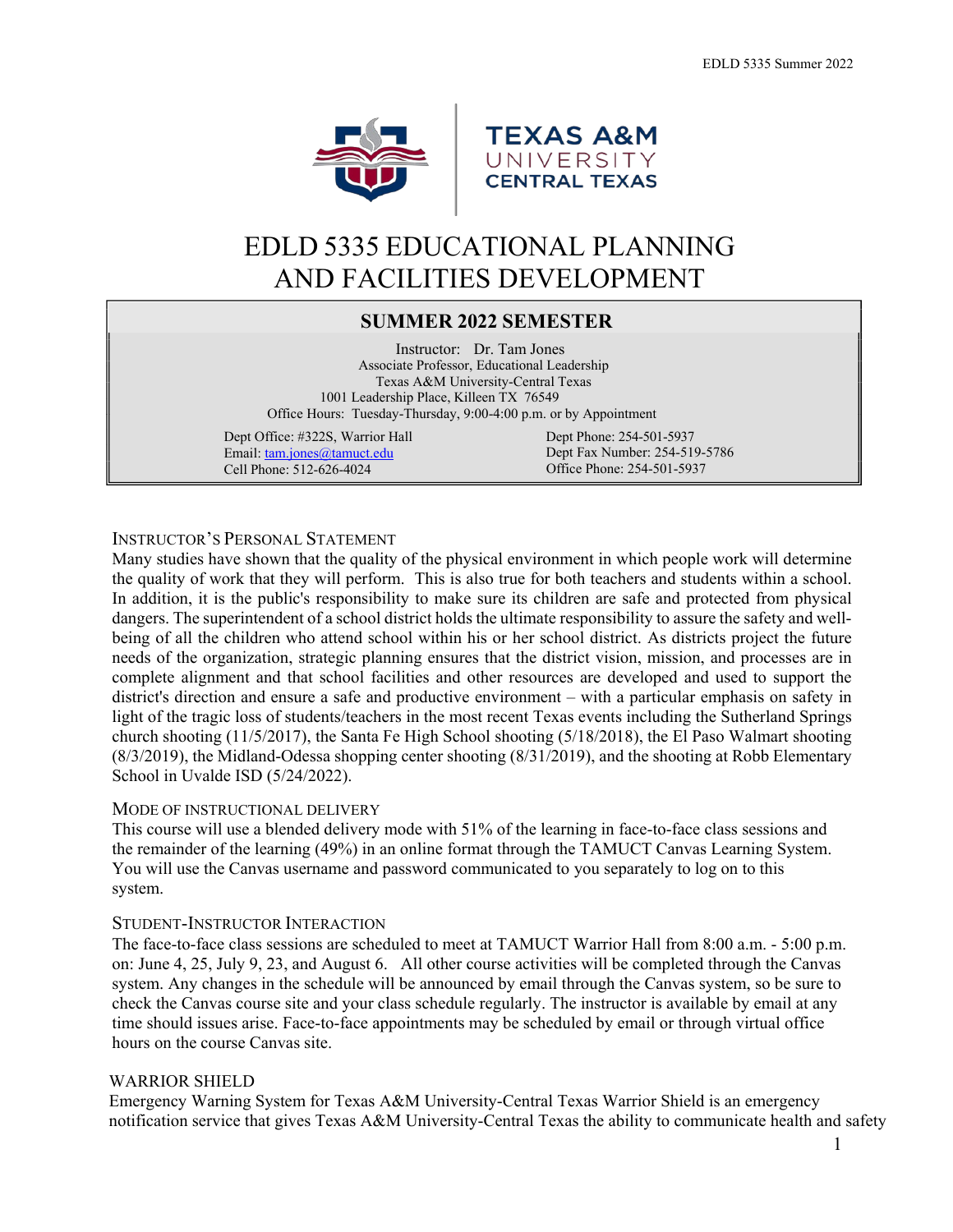emergency information quickly via email, text message, and social media. All students are automatically enrolled in Warrior Shield through their myCT email account. Connect to Warrior Shield by [911Cellular](https://portal.publicsafetycloud.net/Texas-AM-Central/alert-management) [https://portal.publicsafetycloud.net/Account/Login] to change where you receive your alerts or to opt out. By staying enrolled in Warrior Shield, university officials can quickly pass on safety-related information, regardless of your location.

# **COURSE INFORMATION**

# 1. COURSE DESCRIPTION

This course engages students in a study of and planning for major administrative systems in public schools including transportation, distribution, food service, energy management, health services, security, facilities, and safety-related issues. Strategic planning is used to organize resources that support the implementation of the school district's vision and purpose focused on teaching and learning.

# 2. COURSE OBJECTIVES

# **Student Learning Outcomes**

Students will be able to:

- Utilize the change cycle for strategic planning.
- Create short and long-term plans for continuous improvement related to external trends and district needs through the use of a strategic planning process.
- Study additional plans that flow into a comprehensive district plan such as marketing, communication, succession, technology, safety/crisis/risk mgt, etc.
- Understand and use the major components of school facilities design to ensure a safe, comfortable, and productive learning environment.
- Present the legal and practical considerations for successful bond issues, including need assessments, community surveys, campaign organization and implementation, election followup, and management of bond issue revenue.
- Prepare for school district renovation projects based upon identified needs, state of existing facilities, project planning, implementation, and evaluation.

# **Standards for Superintendent Certificate**

Superintendent certificate preparation programs are required by the State Board for Educator Certification (SBEC) to use the knowledge and skills base developed by SBEC in the development of program curricula and coursework. These standards also serve as the foundation for the individual assessment, professional growth plan, and continuing professional education activities required to renew the Standard Superintendent Certificate. This course is designed to focus specifically on the following Texas superintendent [standards](https://tea.texas.gov/sites/default/files/ch242.pdf) and skills statements:

- (b) Learner-Centered Values and Ethics (all)
- (c) Learner-Centered Leadership and School District Culture (3, 5, 6, 8, 9, 10)
- (e) Learner-Centered Policy and Governance (2, 5, 6, 7, 8)
- (g) Learner-Centered Organizational Leadership and Management (all)

The course specifically addresses the following domains/competencies of the Superintendent TExES:

• **Domain I Leadership of the Educational Community**

Competency 001 Act with integrity, fairness, and in an ethical manner in order to promote the success of all students, including the code of ethics and standard practices for Texas educators and the skills/responsibilities that educators are required to possess and accept along with high expectations

# • **Domain III Administrative Leadership**

Competency 008 Apply principles of effective leadership and management in relation to district budgeting, personnel, resource utilization, financial management, and technology applications.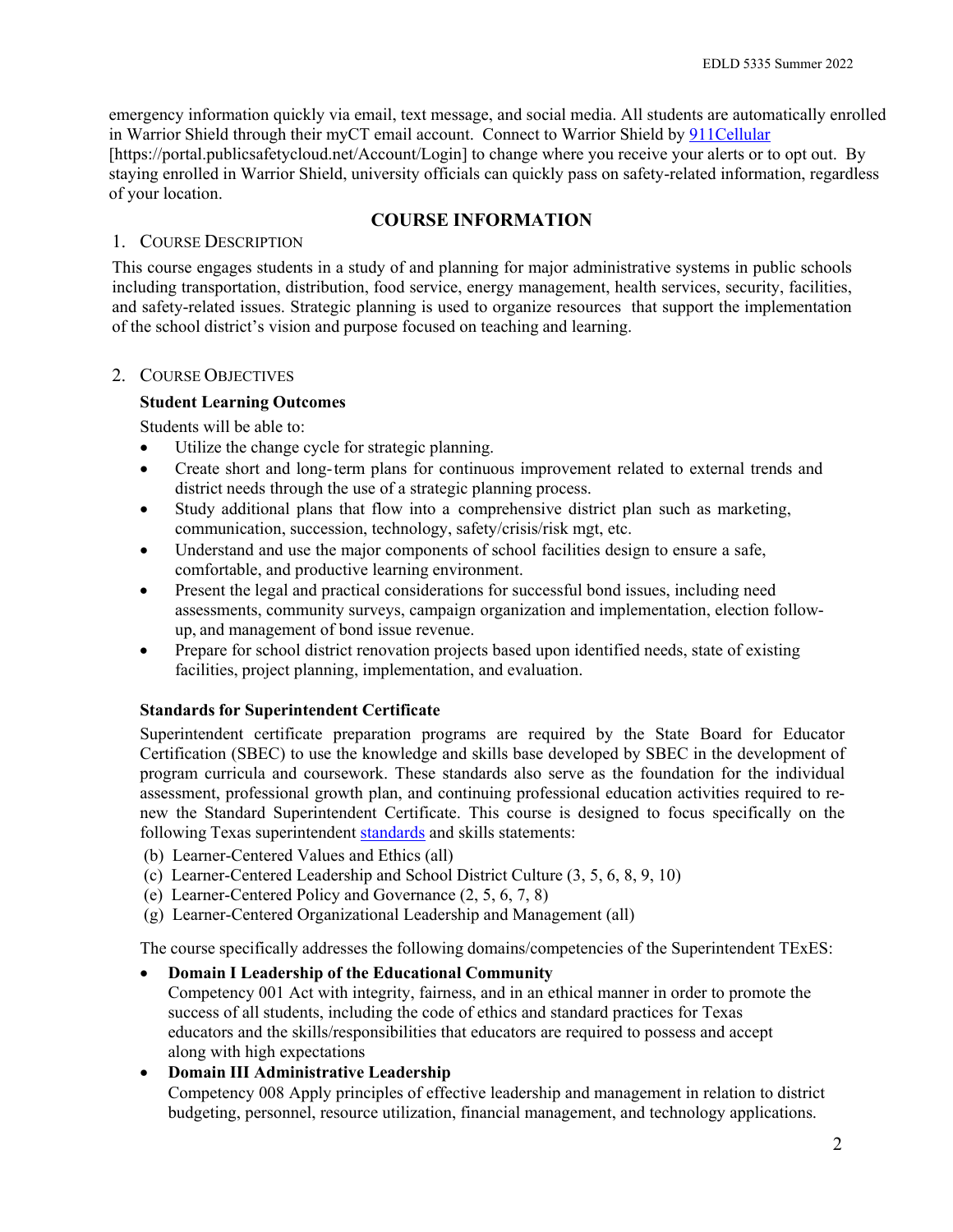Competency 009 Apply principles of effective leadership and management in relation to district budgeting, personnel, resource utilization, financial management, and technology applications. Competency 010 Apply organizational, decision-making, and problem-solving skills to comply with federal and state requirements and facilitate positive change in varied contexts. [http://www.texes.ets.org/assets/pdf/testprep\\_manuals/195\\_superintendent.pdf](http://www.texes.ets.org/assets/pdf/testprep_manuals/195_superintendent.pdf)

#### 3. REQUIRED READING/TEXTBOOKS/KNOWLEDGE BASE

This course utilizes the literature and research on strategic planning and resource development/allocation, particularly safety and facilities, on the effectiveness of the school district's learning program.Topics that may be addressed in the course include (1) organizational change, (2) resource allocation, and (3) facilities development/bond projects. The following are required textbooks. Specific reading assignments are outlined in this syllabus and posted on Canvas. An additional selected course bibliography will be included on Canvas.

American Psychological Association. (2009). *Publication manual of the American Psychological* Association (6<sup>th</sup> ed.). Washington, DC: Author.

Bryson, J. M. (2011). *Strategic planning for public and non-profit organizations: A guide to strengthening organizational achievement*. San Francisco: Jossey-Bass.

Tanner, C. K., & Lackney, S. A. (2006). *Educational facilities planning*. Boston: Pearson. Other timely scholarly articles, videos, and web resources will be identified each semester.

#### **COURSE REQUIREMENTS**

#### 4. COURSE REQUIREMENTS

**Canvas Online Dialogues** (Up to 30 pts total – see course calendar for individual topics and due dates) Each student will participate in online discussion boards focused on readings connected to class sessions and topics. Each student will be expected to participate fully in the discussion board activities according to specific instructions for each week. (Assessment: collaborative participation rubric)

**Bond Project Final Board Report** (120 pts – due June 25)

Each student will research the last bond proposal/project in his or her school district and prepare a four to six page final project report for the board summarizing the project from initial bond proposal to final project completion. This report should explicitly detail the process from needs assessment to the bond election. Students may find it helpful to interview district personnel who had direct responsibility for the overall success of the bond project. APA format should be used as appropriate using 12-point Arial font and double-spaced. Students will present their findings in class as if presenting to their local board of trustees. (Assessment: written product rubric )

#### **District Facility Audit and Needs Assessment {Benchmark Assessment}** (120 pts – due July 9)

Each student will engage in a review and analysis of his or her school district's current strategic facilities plan and develop recommendations for improvement through the use of processes and strategies learned through course readings, expert lecturers and discussions. Students may find it helpful to interview district personnel who have direct responsibility for the overall development of the strategic facilities plan. The eight to ten page written product should cover all components of a facilities audittemplate. APA format should be used as appropriate using 12-point Arial font and double-spaced. Be prepared to share your findings in class. (Assessment: written product rubric)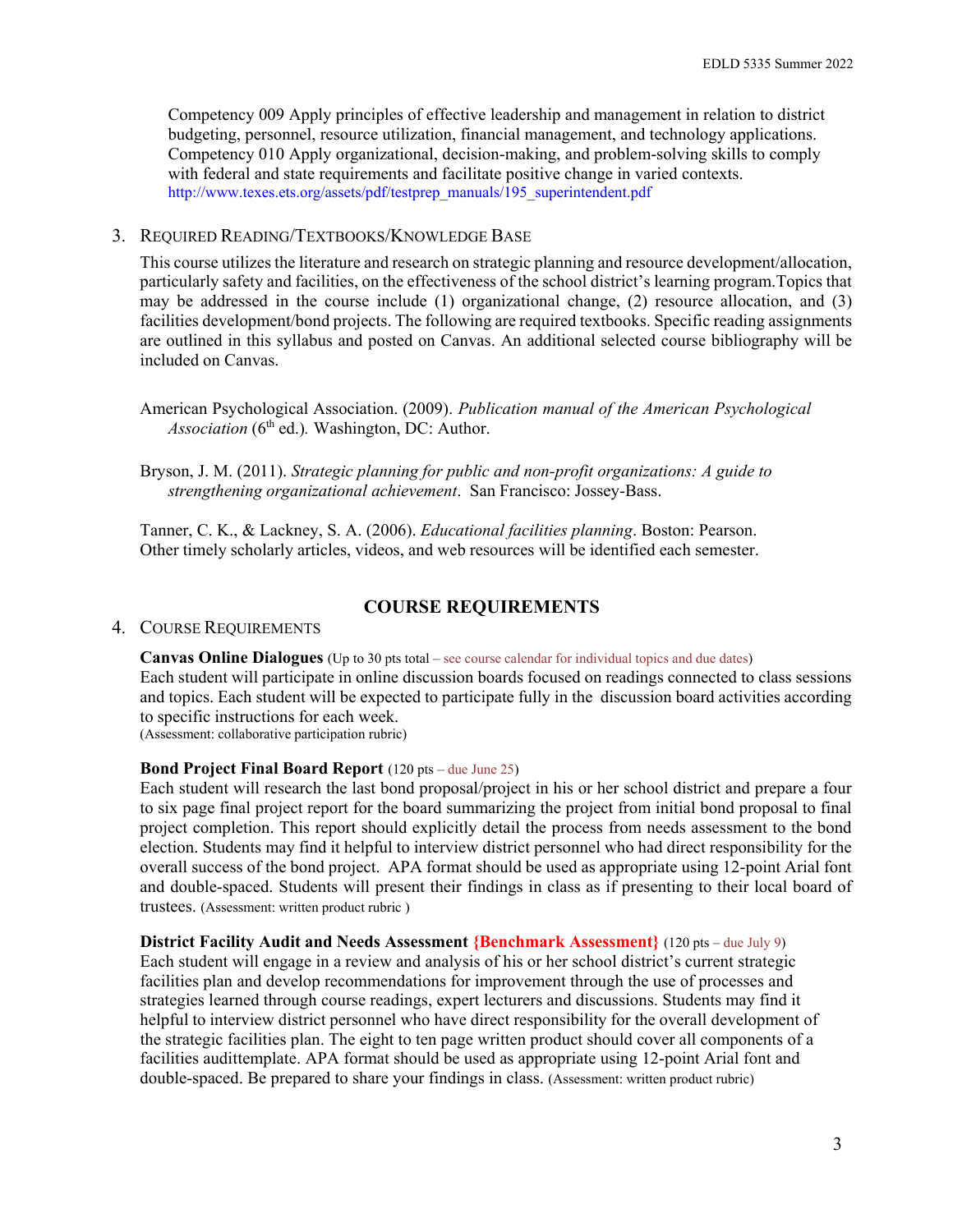**District School Safety Audit and Needs Assessment {Benchmark Assessment}** (120 pts – due Aug 6th) Each student will locate and review the most recent safety and security audit as required in TEC 37.108(b) along with the school board agenda item related to the reporting requirement in TEC 37.108(c) where the results of the audit were presented to the district's board of trustees and whether the signed plan (by the board and superintendent) was submitted to the Texas School Safety Center. In addition, the student will research and review verifications as required in TEC 37.108(c-2) and (d-g) as applicable to the school district, making special note of (g) regarding a policy in the district's emergency operations plan for responding to an active shooter emergency. A paper of four to five pages should summarize the findings of meeting the requirements listed earlier with possible recommendations for needed improvements, plus identify areas that are potentially susceptible for an active shooter to gain access to students and teachers and what improvements are needed to mitigate the threat. Use APA format with 12-point Arial font and double-spacing. Be prepared to present bulleted points to summarize your paper in class. (Assessment: written product rubric)

#### **Class Attendance/Participation** (90 pts – assessed by session)

Students are expected to be in attendance and participate fully in learning activities during the entire timeframe for the in-person class sessions. Participation as a learner is expected including coming to class prepared and full adherence to classroom norms. Students who miss most or all of any class session may be required to complete and submit one or more assignments to make up for the lost learning time. (Assessment: collaborative participation rubric)

#### 5. GRADING CRITERIA RUBRIC AND CONVERSION

The instructor will determine grades for the course assignments and assessments through the use of the assignment criteria and assessment rubrics outlined in this syllabus. Rubrics are scoring guidelines (critieria) for evaluating work (a performance or product) and for giving feedback. They may be found on the next several pages. Instructor, self, and peer evaluation will be utilized as means of assessing growth and learning. Assignments turned in from 1-3 days after the posted due date are subject to a maximum of 45% reduction of points based on the date received by the instructor. Assignments that are more than three days late may not be accepted. In no case should materials be those submitted for another course. A grade of Incomplete (I) will not be given except in rare and extremely unusual cases. A grade of C may result in retaking the course*.* The point system may be revised if necessary to accommodate unexpected changes in the course schedule. The instructor reserves the right to amend the syllabus at any time.

To earn the grade of A, students must earn a total of 90% or a minimum of 432 of 480 points on the following learning activities/items. For a grade of B, a total of 80% or a minimum of 384 of 480 points must be earned. Maximum points for each assignment are in ( ).

- Three Canvas online Dialogues (30 pts)
- Bond Project Final Board Report (120 pts)
- District Facility Audit and Needs Assessment (120 pts)
- District School Safety Audit and Needs Assessment (120 pts)
- Collaborative in-person class sessions (five) participation (90 points)

# **EVALUATION OF PAPERS, PROJECTS, PRESENTATIONS, PARTICIPATION, AND PORTFOLIOS**

SUPERINTENDENT CERTIFICATE PREPARATION PROGRAM

The focus of the evaluation process is on improving professional performance. Just as there is no silver bullet, secret formula, or set of foolproof steps for ensuring success as a school administrator, there is no magic formula for assigning grades in a graduate class focused on professional preparation. The value of the learning that occurs as a result of being in a class is the ultimate measure of success—not the grade that is assigned. Graduatestudents are generally evaluated on their overall performance in a course, not on a single criterion or performance. To facilitate the assigning of grades, a standard set of criteria and grading rubrics will be used in evaluating student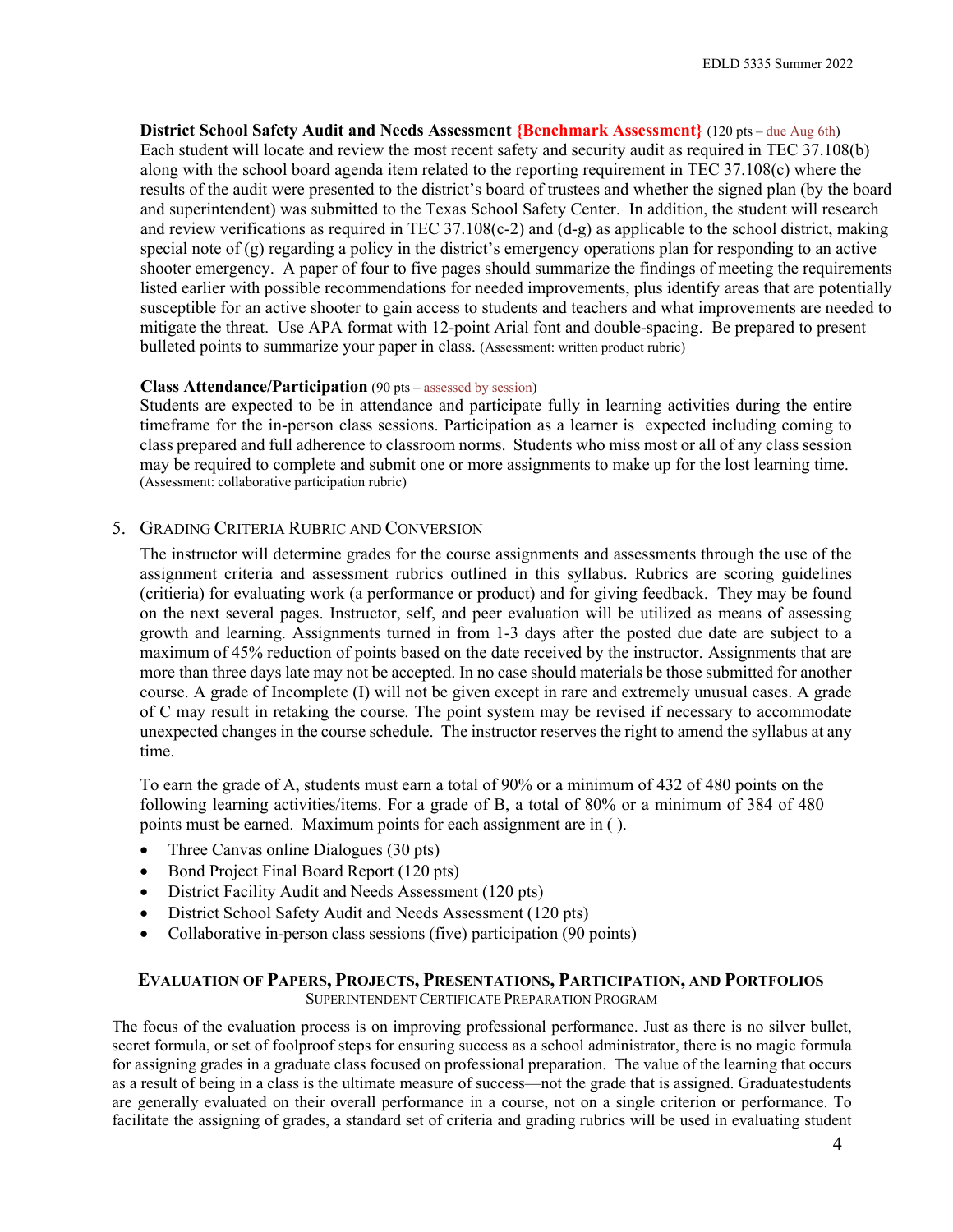performance. Use of the criteria and rubrics is at the discretion of the instructor. In all cases, the awarding of grades is not automatic. The judgment of the instructor will determine whether or not each assignment is satisfactorily completed. Accuracy and care in preparing materials are essential.

In addition to specific suggestions and/or criteria given in individual courses, the following grading criteria and rubrics will be used in the course as designated in the explanations of course assignments. Rubrics are scoring guidelines (criteria) for evaluating work (a performance or a product) and for giving feedback. Students should check their work against the criteria to ensure they are providing evidence of quality work. It is important to let your audience know the purpose of your work, what you have learned, and the level of mastery you have obtained. If you don't show it or share it—it will not be known. Throughout the course, students will be asked to evaluate their own work through reflection. Students will also be asked to evaluate the work of their cohort members through peer evaluation. Evaluation is used to support learning and growth, not to discredit or embarrass.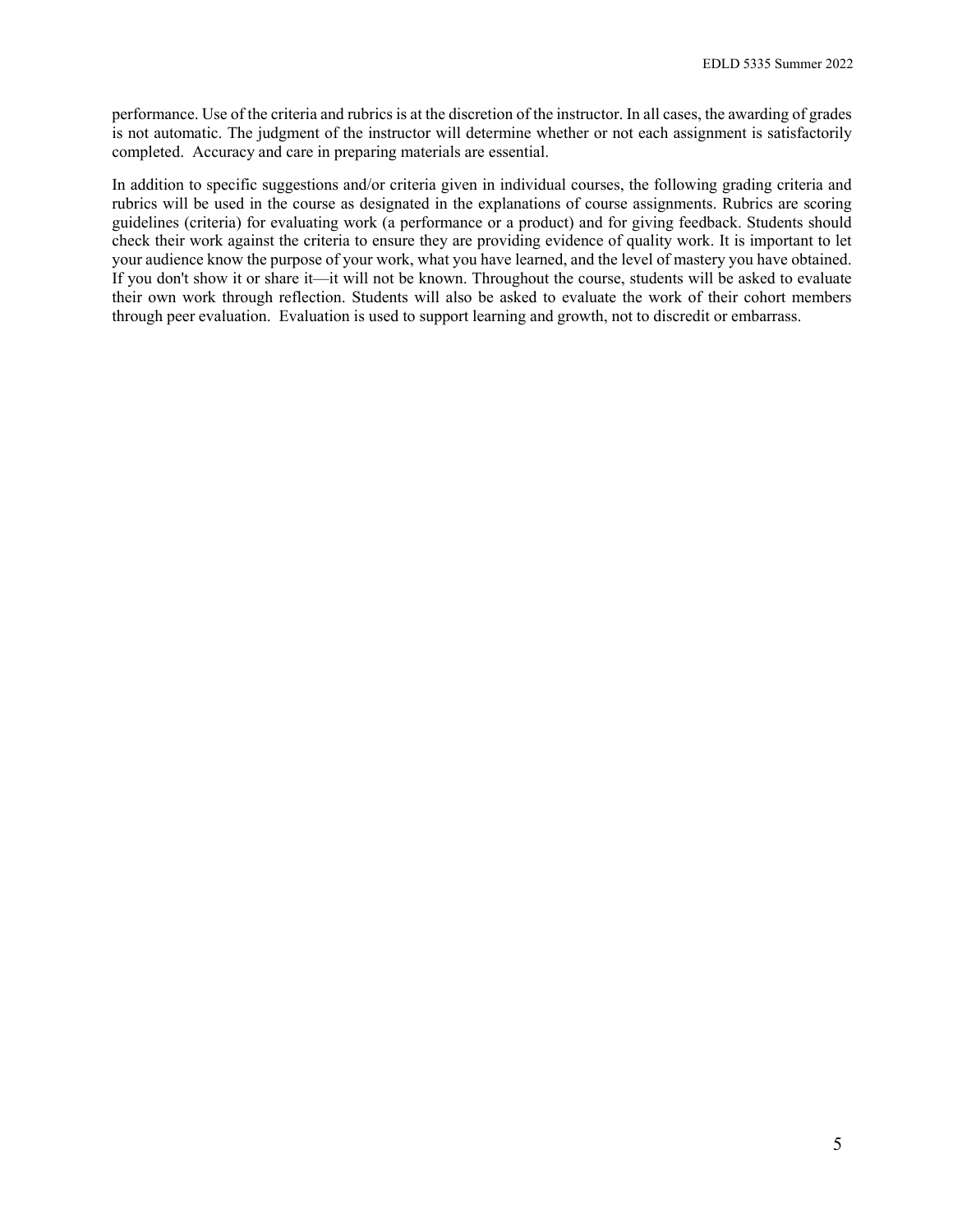| <b>AREA</b>                                       | <b>EXCEPTIONAL</b>                                                                                                                                                                                                                                                                                                                                                                                                                                  | <b>ACCEPTABLE</b>                                                                                                                                                                                                                                                                                                                                                                                        | <b>UNACCEPTABLE</b>                                                                                                                                                                                                                                                                                                                                          |
|---------------------------------------------------|-----------------------------------------------------------------------------------------------------------------------------------------------------------------------------------------------------------------------------------------------------------------------------------------------------------------------------------------------------------------------------------------------------------------------------------------------------|----------------------------------------------------------------------------------------------------------------------------------------------------------------------------------------------------------------------------------------------------------------------------------------------------------------------------------------------------------------------------------------------------------|--------------------------------------------------------------------------------------------------------------------------------------------------------------------------------------------------------------------------------------------------------------------------------------------------------------------------------------------------------------|
| CONCEPTUAL-<br><b>IZATION</b>                     | Selection of entries is carefully made to<br>demonstrate in-depth comprehension of<br>preparation goals and Texas Principal<br>standards and dispositions, as well as a high<br>degree of insight regarding their<br>interdependence with professional practice.                                                                                                                                                                                    | Selection of entries demonstrates<br>knowledge of preparation goals and<br>Texas Principal standards and<br>dispositions, and an adequate<br>understanding of their interdependence<br>with professional practice.                                                                                                                                                                                       | Selection of entries reflects insufficient<br>evidence of knowledge of preparation<br>goals and/or Texas Principal standards<br>and dispositions, and/or an inadequate<br>understanding of their interdependence<br>with professional practice.                                                                                                              |
| <b>COHERENCE</b>                                  | Enhanced by adherence to thematic frame-<br>work grounded in student's leadership philo-<br>sophy and reinforced by selection of entries.<br>Theme provides a unique perspective that<br>allows for creative development of ideas.                                                                                                                                                                                                                  | Student's leadership philosophy provides<br>thematic unity for portfolio, allowing for<br>logical development of ideas.                                                                                                                                                                                                                                                                                  | No visible thematic framework exists to<br>explain relationships between and among<br>entries. Development of ideas is vague<br>and student's leadership philosophy is<br>unclear.                                                                                                                                                                           |
| PERSONAL/<br><b>PROFESSIONAL</b><br><b>GROWTH</b> | Portfolio demonstrates sustained reflection<br>and critical thought. Assimilation of<br>knowledge, both propositional and<br>procedural, is central to the presentation,<br>providing evidence of reflection and<br>development of knowledge/skill/values.<br>Presentation demonstrates ability to engage<br>in reflection-on-action as well as reflection-<br>in-action. Strong evidence of self-guided<br>self-assessment of learning and growth. | Portfolio demonstrates evidence of<br>reflection and critical thought. A degree<br>of insightfulness is apparent in the<br>student's work, and elements of<br>reflection and development of<br>knowledge/skill/values are recognizable.<br>Presentation addresses process of<br>portfolio development and rationale for<br>selection of entries. Evidence of self-<br>assessment of learning and growth. | Portfolio demonstrates little evidence of<br>reflection or critical thought.<br>Presentation addresses neither the<br>processes of portfolio development nor<br>reasons for inclusion of selected entries.<br>Little evidence of reflection or<br>development of knowledge/skill/values.<br>Little or very limited assessment of own<br>learning and growth. |
| PRESENTA-<br><b>TION</b>                          | Ideas expressed cogently and with attention<br>to detail. Portfolio and presentation are<br>enhanced by creative application of range of<br>media options, and there are no mechanical<br>errors to detract from the presentation.                                                                                                                                                                                                                  | Ideas are expressed in a clear fashion.<br>Connections between and among<br>portfolio entries are made clear through<br>logical use of media options and there<br>are few mechanical errors.                                                                                                                                                                                                             | Presentation does not conform to<br>expectations for graduate work. Media<br>options are confusing or absent, resulting<br>in a portfolio of discrete entries. Ideas<br>are poorly articulated and multiple<br>mechanical errors detract.                                                                                                                    |

#### **CRITERIA AND RUBRIC FOR ASSESSING PROFESSIONAL PORTFOLIO**

Note: Rubric adapted from portfolio rubric used in Marshall University Leadership Studies Program

#### **COLLABORATIVE PARTICIPATION ASSESSMENT RUBRIC**

| <b>Dimensions</b>                                                   |                                                                                                                                                                                                                                    |                                                                                                                                                                                                                            |                                                                                                                                                                                                                  |
|---------------------------------------------------------------------|------------------------------------------------------------------------------------------------------------------------------------------------------------------------------------------------------------------------------------|----------------------------------------------------------------------------------------------------------------------------------------------------------------------------------------------------------------------------|------------------------------------------------------------------------------------------------------------------------------------------------------------------------------------------------------------------|
| <b>Dimension 1:</b><br>Engagement                                   | Present, prompt, and prepared;<br>consistently participates by<br>developing ideas and posing questions<br>from a comprehensive and reflective<br>perspective                                                                      | Present, generally prompt and prepared;<br>frequently participates by offering ideas and<br>asking questions from a more inclusive<br>perspective                                                                          | Non-attendance and/or pattern of tardiness<br>and/or lack of preparation; participates<br>infrequently with contributions offered<br>from a narrowly focused perspective; may<br>demonstrate off-task behavior   |
| <b>Dimension 2:</b><br>Summary                                      | Consistently demonstrates an<br>organized, succinct, and polished<br>synthesis of major themes & concepts                                                                                                                          | Generally demonstrates an organized and<br>logical examination of major themes and<br>concepts                                                                                                                             | Demonstrates minimal knowledge of major<br>themes and concepts; summary lacks<br>breadth and/or depth                                                                                                            |
| <b>Dimension 3:</b><br>Connections/<br>Critique                     | Unique and insightful connections and<br>critique linking major themes/<br>concepts, prior learning, current<br>research and the field of practice                                                                                 | Generally offers clear and relevant<br>connections and critique between major<br>themes/concepts, prior learning, current<br>research and the field of practice                                                            | Offers infrequent and/or shallow<br>connections and critique among major<br>themes/concepts, prior learning, current<br>research and the field of practice                                                       |
| <b>Dimension 4:</b><br>Mechanics/<br>Communication<br><b>Skills</b> | Consistently uses professional<br>language and correct grammar when<br>speaking; consistently listens actively<br>while others speak; consistently seeks<br>feedback to ensure understanding is<br>achieved during course activity | Generally uses professional language and<br>correct grammar when speaking;<br>generally listens actively while others<br>speak; frequently seeks feedback to ensure<br>understanding is achieved during course<br>activity | Seldom uses professional language and/or<br>correct grammar when speaking; rarely<br>listens actively while others speak; seldom<br>seeks feedback to ensure understanding is<br>achieved during course activity |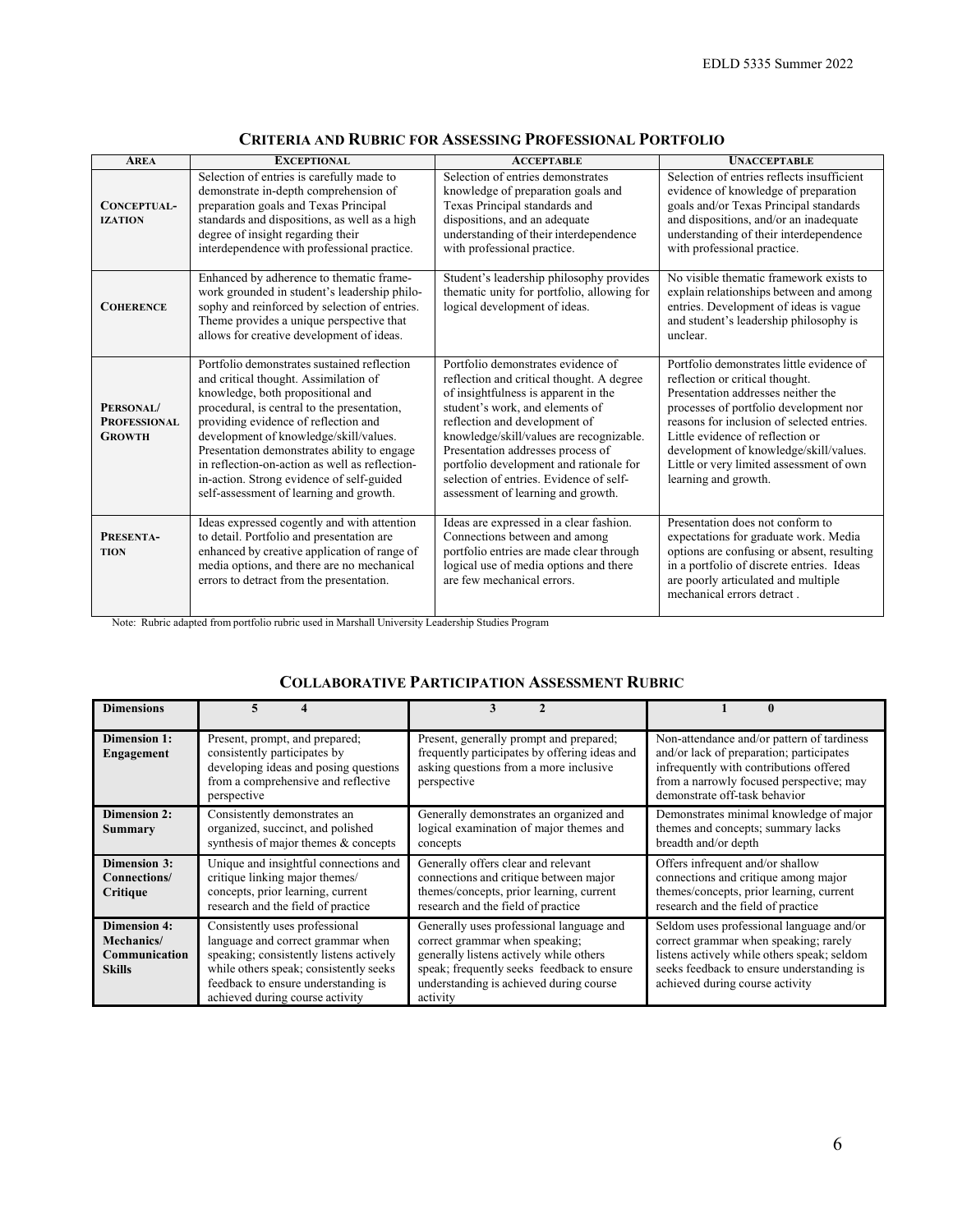| <b>Dimensions</b>                                      |                                                                                                                                                    |                                                                                                                                                |                                                                                                                                                     |
|--------------------------------------------------------|----------------------------------------------------------------------------------------------------------------------------------------------------|------------------------------------------------------------------------------------------------------------------------------------------------|-----------------------------------------------------------------------------------------------------------------------------------------------------|
| <b>Dimension 1:</b><br>Engagement                      | Interesting and inviting introduction,<br>coherent sequence/transition of ideas,<br>and thoughtful conclusion                                      | Introduction, body, and conclusion provide<br>logical flow of ideas that engages reader                                                        | Product lacks structure and coherence to<br>engage reader in a meaningful flow of ideas                                                             |
| <b>Dimension 2:</b><br>Summary                         | Consistently demonstrates an<br>organized, succinct, and polished<br>synthesis of major themes & concepts                                          | Generally demonstrates an organized and<br>logical examination of major themes and<br>concepts                                                 | Demonstrates minimal knowledge of major<br>themes and concepts; summary lacks<br>breadth and/or depth                                               |
| <b>Dimension 3:</b><br>Connections/<br>Critique        | Unique and insightful connections and<br>critique linking major themes/<br>concepts, prior learning, current<br>research and the field of practice | Clear and relevant connections and critique<br>between major themes/concepts, prior<br>learning, current research and the field of<br>practice | Infrequent and/or shallow connections and<br>critique among major themes/concepts,<br>prior learning, current research and the field<br>of practice |
| <b>Dimension 4:</b><br>Mechanics/<br><b>APA Format</b> | Mechanically sound and follows APA<br>format with less than two errors<br>(mechanical or formatting)                                               | Mechanically sound and follows APA<br>format, with two to three errors (mechanical<br>or formatting)                                           | Not mechanically sound;<br>four or more mechanical and/or formatting<br>errors                                                                      |

#### **WRITTEN PRODUCT ASSESSMENT RUBRIC**

#### **COURSE PRESENTATION ASSESSMENT RUBRIC**

| <b>Dimensions</b>                                                   | 5                                                                                                                                                                                                           |                                                                                                                                                         |                                                                                                                                                     |
|---------------------------------------------------------------------|-------------------------------------------------------------------------------------------------------------------------------------------------------------------------------------------------------------|---------------------------------------------------------------------------------------------------------------------------------------------------------|-----------------------------------------------------------------------------------------------------------------------------------------------------|
| Dimension 1:<br>Engagement                                          | Interesting and inviting<br>introduction, coherent<br>sequence/transition of ideas, and<br>thoughtful conclusion                                                                                            | Introduction, body, and conclusion<br>provide logical flow of ideas that engages<br>audience                                                            | Product lacks structure and coherence to<br>engage reader in a meaningful flow of<br>ideas                                                          |
| <b>Dimension 2:</b><br><b>Summary</b>                               | Consistently demonstrates an<br>organized, succinct, and polished<br>synthesis of major themes &concepts                                                                                                    | Generally demonstrates an organized and<br>logical examination of major themes and<br>concepts                                                          | Demonstrates minimal knowledge of major<br>themes and concepts; summary lacks<br>breadth and/or depth                                               |
| Dimension 3:<br>Connections/<br>Critique                            | Unique and insightful connections and<br>critique linking major<br>themes/concepts, prior learning,<br>current research and the field of<br>practice                                                        | Clear and relevant connections and critique<br>between major themes/concepts, prior<br>learning, current research and the field of<br>practice          | Infrequent and/or shallow connections and<br>critique among major themes/concepts,<br>prior learning, current research and the field<br>of practice |
| <b>Dimension 4:</b><br>Mechanics/<br>Communication<br><b>Skills</b> | Establishes and maintains an open,<br>thoughtful, and facilitative<br>relationship with the audience; speaks<br>with appropriate modulation, pace,<br>and volume; no grammatical or<br>pronunciation errors | Establishes and maintains an instructional<br>relationship with the audience; speaks<br>clearly; two or fewer errors in grammar<br>and/or pronunciation | Minimal or no connection with the<br>audience; lacks clarity in speaking; three or<br>more errors in grammar and/or<br>pronunciation.               |

#### 6. POSTING OF GRADES

Grades will be posted using the Grade Center tool on the course Canvas site.

#### **TECHNOLOGY REQUIREMENTS AND SUPPORT**

#### 7. TECHNOLOGY REQUIREMENTS AND SUPPORT

#### **Technology Requirements**

This course will use the new TAMUCT Canvas Learning system for class communications, content distribution, and assessments. Log on to **[https://tamuct.Canvas.com](https://tamuct.blackboard.com/)** to access the course. Username: Your MyCT username (xx123 or everything before the "@" in your MyCT e-mail address). Initial password: Your MyCT password.

For this course, you will need reliable and frequent access to a computer and the Internet. Check browser and computer compatibility by following the "Browser Check" link on the TAMUCT Canvas logon page. (**https://tamuct.Canvas.com**) This is a CRITICAL step as these settings are important for when you take an exam or submit an assignment. Upon logging on to Canvas, you will see a link to Canvas Student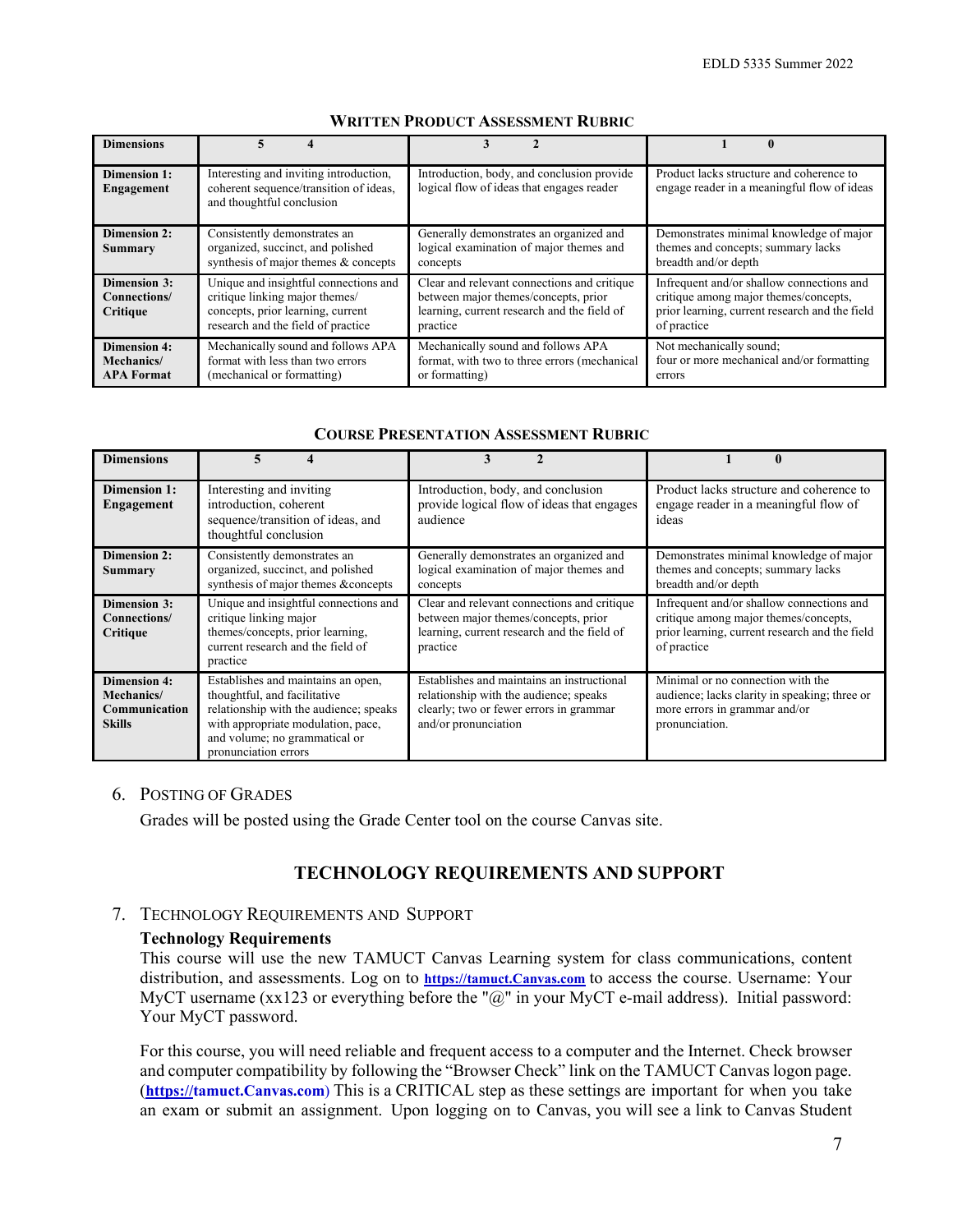Orientation under the My Courses tab. Click on that link and study the materials in this orientation course. There is also a link to Canvas Help from inside the course on the left-hand menu bar. The first week of the course includes activities and assignments that will help you get up to speed with navigation, sending and receiving messages and discussionposts, and submitting an assignment. Your ability to function within the Canvas system will facilitate your success in this course. *Technology issues are not an excuse for missing a course requirement – make sure your computer is configured correctly and address issues well in advance of deadlines*

# **Technology Support**

For issues related to course content and requirements, contact your instructor. For technological or computer issues, students should contact Help Desk Central. 24 hours a day, 7 days a week. Email: [helpdesk@tamu.edu;](mailto:helpdesk@tamu.edu) Phone: (254) 519-5466; Web Chat: [http://hdc.tamu.edu](http://hdc.tamu.edu/)

# **COURSE OUTLINE AND CALENDAR**

# 8. COURSE OUTLINE/CALENDAR

| <b>Date</b>               | <b>Weekly Reading</b>                                                                             | <b>Assignments &amp; Activities</b>                                                                   | <b>Assignment</b><br><b>Due Dates</b>                                                                             |
|---------------------------|---------------------------------------------------------------------------------------------------|-------------------------------------------------------------------------------------------------------|-------------------------------------------------------------------------------------------------------------------|
| Week 1<br>$(6/1 - 6/5)$   | Textbook readings from<br><b>Strategic Planning (Bryson)</b>                                      | Review course syllabus,<br>assignments, and due<br>dates; review websites<br>other relevant resources | <b>First In-Person Class on</b><br>June 4 <sup>th</sup>                                                           |
| Week 2<br>$(6/6 - 6/12)$  | Textbook readings from<br><b>Strategic Planning (Bryson)</b>                                      | Work on bond project<br>assignment                                                                    |                                                                                                                   |
| Week 3<br>$(6/13-6/19)$   | Textbook readings from<br><b>Strategic Planning (Bryson)</b>                                      | <b>Canvas Discussion</b><br><b>Board #1</b>                                                           |                                                                                                                   |
| Week 4<br>$(6/20-6/26)$   | Textbook readings from<br><b>Educational Facilities Planning</b><br>(Tanner and Lackney) Chap 4-5 | <b>Bond Project Final Board</b><br><b>Report DUE</b>                                                  | <b>Second In-Person Class on</b><br>June 25 <sup>th</sup> – present<br>simulated board report                     |
| Week 5<br>$(6/27 - 7/3)$  | Textbook readings from<br><b>Educational Facilities Planning</b><br>(Tanner and Lackney) Chap 6   |                                                                                                       |                                                                                                                   |
| Week 6<br>$(7/4 - 7/10)$  | Textbook readings from<br><b>Educational Facilities Planning</b><br>(Tanner and Lackney) Chap 7   | <b>District Facility Audit and</b><br><b>Needs Assessment DUE</b>                                     | <b>Third In-Person Class on July</b><br>9 <sup>th</sup> - present findings from<br>audit and needs assessment     |
| Week 7<br>$(7/11 - 7/17)$ |                                                                                                   | <b>Canvas Discussion</b><br><b>Board #2</b>                                                           |                                                                                                                   |
| Week 8<br>$(7/18 - 7/24)$ |                                                                                                   |                                                                                                       | <b>Fourth In-Person Class on</b><br>July 23rd                                                                     |
| Week 9<br>$(7/25 - 7/31)$ |                                                                                                   | <b>Canvas Discussion</b><br><b>Board #3</b>                                                           |                                                                                                                   |
| Week 10<br>$(8/1 - 8/7)$  | Final presentations, Grades Due,<br><b>Course Feedback</b>                                        | <b>District School Safety</b><br><b>Audit and Needs</b><br><b>Assessment DUE</b>                      | <b>Last In-Person Class on</b><br>August 6 <sup>th</sup> - present findings<br>from audit and needs<br>assessment |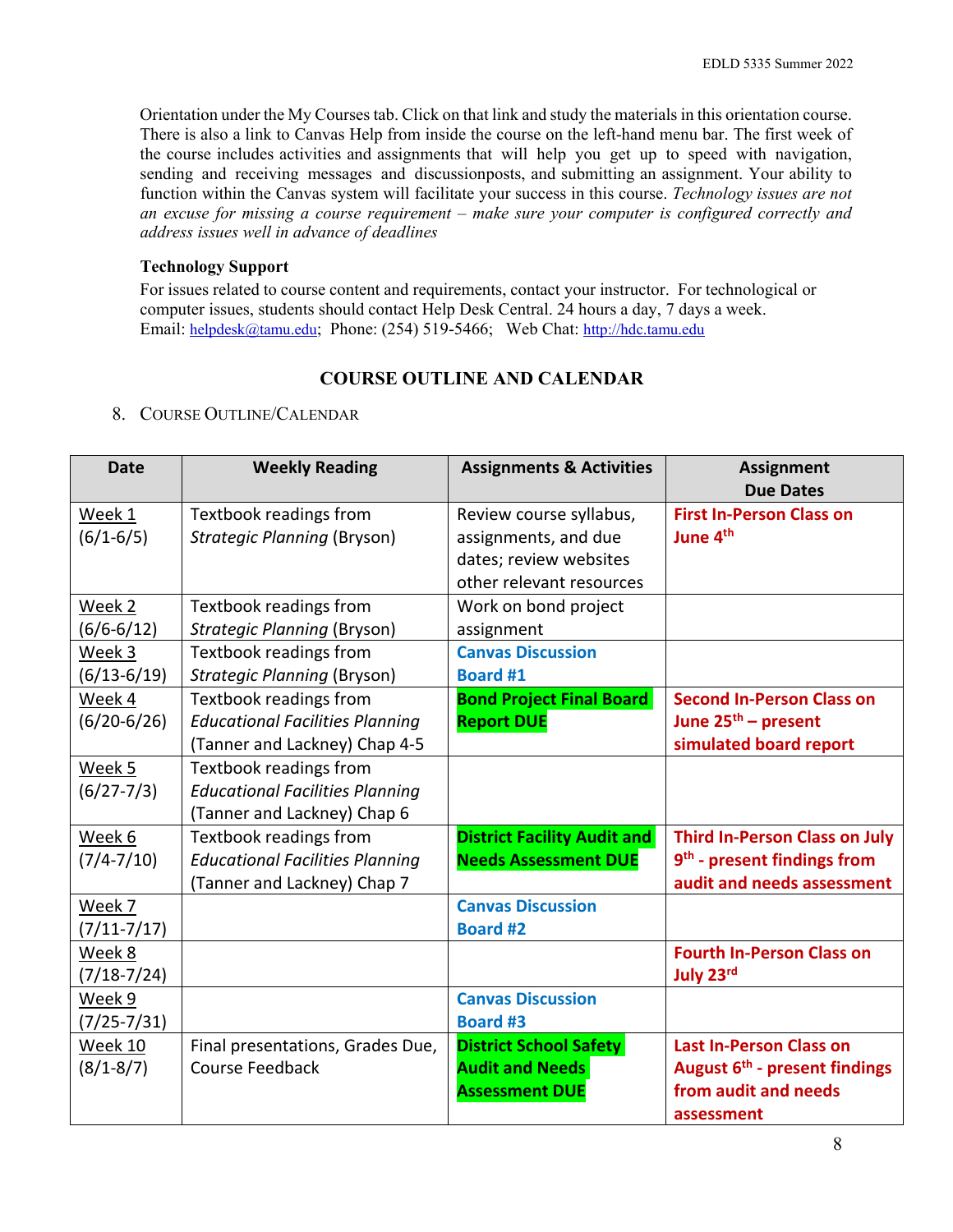| <b>COURSE CALENDAR</b>                                                                                                                                                                                       |                                                                                                                                                     |               |  |  |
|--------------------------------------------------------------------------------------------------------------------------------------------------------------------------------------------------------------|-----------------------------------------------------------------------------------------------------------------------------------------------------|---------------|--|--|
| <b>Topic</b>                                                                                                                                                                                                 | <b>Learning Assignment</b>                                                                                                                          | <b>Due</b>    |  |  |
| Pre-work for 1 <sup>st</sup> session:                                                                                                                                                                        | Read article http://asumag.com/bond-issues/passing-bond-issue-<br>related-video?page=1<br>Passing the Bond Issues by American School and University | June 04, 2022 |  |  |
|                                                                                                                                                                                                              | Online Canvas Dialogue over Article                                                                                                                 | June 04, 2022 |  |  |
| <b>CLASS SESSION I (JUNE 04) ACTIVITIES:</b>                                                                                                                                                                 |                                                                                                                                                     |               |  |  |
|                                                                                                                                                                                                              | <b>BOND PLANNING PRESENTATION EQUITY CENTER (STRATEGIC PLANNING AND VALUES)</b>                                                                     |               |  |  |
|                                                                                                                                                                                                              | <b>CLASS TIME TO WORK ON INTERNSHIP ACTIVITIES DISPERSED BETWEEN PRESENTATIONS</b>                                                                  |               |  |  |
|                                                                                                                                                                                                              | PROGRAMMATIC PLANNING (INSTRUCTION DRIVES CONSTRUCTION)                                                                                             |               |  |  |
|                                                                                                                                                                                                              | <b>CLASS TIME TO WORK ON INTERNSHIP ACTIVITIES DISPERSED BETWEEN PRESENTATIONS</b>                                                                  |               |  |  |
| <b>CONCISE FINAL BOARD REPORT/COMMUNICATION TO PUBLIC (EANES ISD, NOLA WELLMAN REPORT)</b>                                                                                                                   |                                                                                                                                                     |               |  |  |
| Wrap-up work for 1st session:                                                                                                                                                                                | Complete Final Bond Board Report                                                                                                                    | June 25, 2022 |  |  |
| Pre- work for 2 <sup>nd</sup> session:                                                                                                                                                                       | Read Educational Facilities Planning (Tanner and Lackney)<br>Chapter 4,5,6,7 (pg. 69-182)                                                           | June 25, 2022 |  |  |
|                                                                                                                                                                                                              | Online Canvas Dialogue over Article                                                                                                                 | June 25, 2022 |  |  |
| <b>CLASS SESSION II (JUNE 25) ACTIVITIES:</b>                                                                                                                                                                |                                                                                                                                                     |               |  |  |
| STANTEC ARCHITECT FIRM PRESENTATION: TOUR OF OFFICES, HOW TO HIRE ARCHITECTS,<br>PROJECT REVIEWS, SCOPE OF SERVICES, PROCESS AFTER THE HIRE AND QUESTIONS A<br><b>SUPERINTENDENT SHOULD ASK IN PROPOSALS</b> |                                                                                                                                                     |               |  |  |
| <b>FACILITY TOUR CASE STUDY - ARCHITECT TEMPLATE (ONSITE ASSESSMENT, FINANCIAL</b><br>MAGNITUDE, PRIORITY LIST) THORNTON ELEMENTARY SCHOOL, TEMPLE ISD                                                       |                                                                                                                                                     |               |  |  |
| WALK AN ELEMENTARY CAMPUS IN TEMPLE ISD AND CONDUCT ONSITE FACILITY CASE<br><b>STUDY</b>                                                                                                                     |                                                                                                                                                     |               |  |  |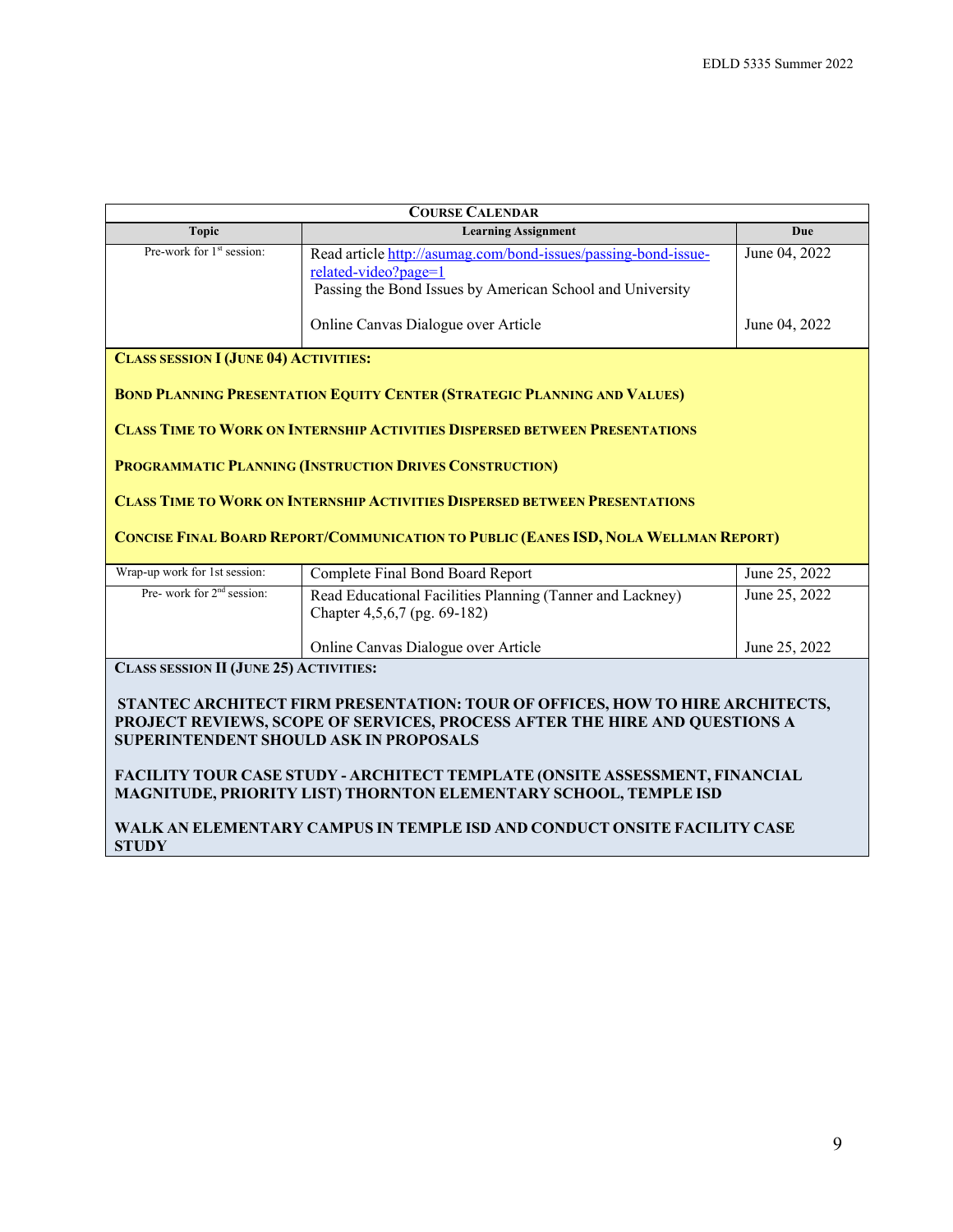| Wrap-up work for 2 <sup>nd</sup> session:                                                                                                                                                                                                                                                                                                                                                                                                                                                | Afternoon Walk with Architects on Facility Case Study                                                                                                                                                                                                           | June 25, 2022   |  |
|------------------------------------------------------------------------------------------------------------------------------------------------------------------------------------------------------------------------------------------------------------------------------------------------------------------------------------------------------------------------------------------------------------------------------------------------------------------------------------------|-----------------------------------------------------------------------------------------------------------------------------------------------------------------------------------------------------------------------------------------------------------------|-----------------|--|
|                                                                                                                                                                                                                                                                                                                                                                                                                                                                                          | Complete Facility Tour Case Study and Written Report                                                                                                                                                                                                            | July 09, 2022   |  |
| Pre- work for $3rd$ session:                                                                                                                                                                                                                                                                                                                                                                                                                                                             | Online Canvas Dialogue over Chapters 4-7 (your dialogue must<br>cover a piece from every chapter and be delineated in your<br>post)Read Capturing the Leadership Premium: How the world's<br>top school systems are building leadership capacity for the future | July 23, 2022   |  |
|                                                                                                                                                                                                                                                                                                                                                                                                                                                                                          | Online Canvas Dialogue over Article                                                                                                                                                                                                                             | July 23, 2022   |  |
| <b>CLASS SESSION III (August 06) ACTIVITIES:</b><br><b>GOVERNING BODY POLICY STATEMENT (BOARD, SUPERINTENDENT, HUMAN RESOURCES) - SHEFFIELD CITY</b><br><b>COUNCIL EXAMPLE</b><br><b>CLASS TIME TO WORK ON INTERNSHIP ACTIVITIES DISPERSED BETWEEN PRESENTATIONS</b><br><b>DISTRICT MANAGEMENT JOURNAL CASE STUDY: LEADERSHIP GRID, PROCESS FLOW MAP - BREVARD PUBLIC</b><br><b>SCHOOLS SAMPLE</b><br><b>CLASS TIME TO WORK ON INTERNSHIP ACTIVITIES DISPERSED BETWEEN PRESENTATIONS</b> |                                                                                                                                                                                                                                                                 |                 |  |
| Wrap-up work for $3rd$ session:                                                                                                                                                                                                                                                                                                                                                                                                                                                          | District Leadership Succession Plan (must include Governing)                                                                                                                                                                                                    | August 06, 2022 |  |
|                                                                                                                                                                                                                                                                                                                                                                                                                                                                                          | Policy Statement, Leadership Blue Print Flow Map and                                                                                                                                                                                                            |                 |  |
|                                                                                                                                                                                                                                                                                                                                                                                                                                                                                          | Description of Training Experiences)                                                                                                                                                                                                                            |                 |  |

# **COURSE AND UNIVERSITY PROCEDURES AND POLICIES**

# 9. DROP POLICY

If you discover that you need to drop this class, you must go to the Records Office and ask for the necessary paperwork. Professors **cannot** drop students; this is always the responsibility of the student. The record's office will provide a deadline for which the form must be returned, completed and signed. Once you return the signed form to the records office and wait 24 hours, you must go into Warrior Web and confirm that you are no longer enrolled. Should you still be enrolled, FOLLOW-UP with the records office immediately. You are to attend class until the procedure is complete to avoid a penalty for absence. Should you miss the deadline or fail to follow the procedure, you will receive an F in the course.

# 10. ACADEMIC INTEGRITY

Texas A&M University-Central Texas expects all students to maintain high standards of honor in personal and scholarly conduct. Any deviation from this expectation may result in a minimum of a failing grade for the assignment and potentially a failing grade for the course. All academic dishonesty concerns will be reported to the university's Office of Student Conduct. Academic dishonesty includes, but is not limited to, cheating on an examination or other academic work, plagiarism and improper citation of sources, using another student's work, collusion, and the abuse of resource materials. When in doubt about collaboration, citation, or any issue, please contact me before taking a course of action. More information can be found at [http://www.tamuct.edu/departments/studentconduct/academicintegrity.php.](http://www.tamuct.edu/departments/studentconduct/academicintegrity.php)

#### 11. DISABILITY SUPPORT SERVICES

If you have or believe you have a disability and wish to self-identify, you can do so by providing documentation to the Disability Support Coordinator. Students are encouraged to seek information about accommodations to help assure success in courses. Please call (254) 501-5831 or visit Founder's Hall 114. Additional information can be found at [http://www.tamuct.edu/departments/disabilitysupport/index.php.](http://www.tamuct.edu/departments/disabilitysupport/index.php)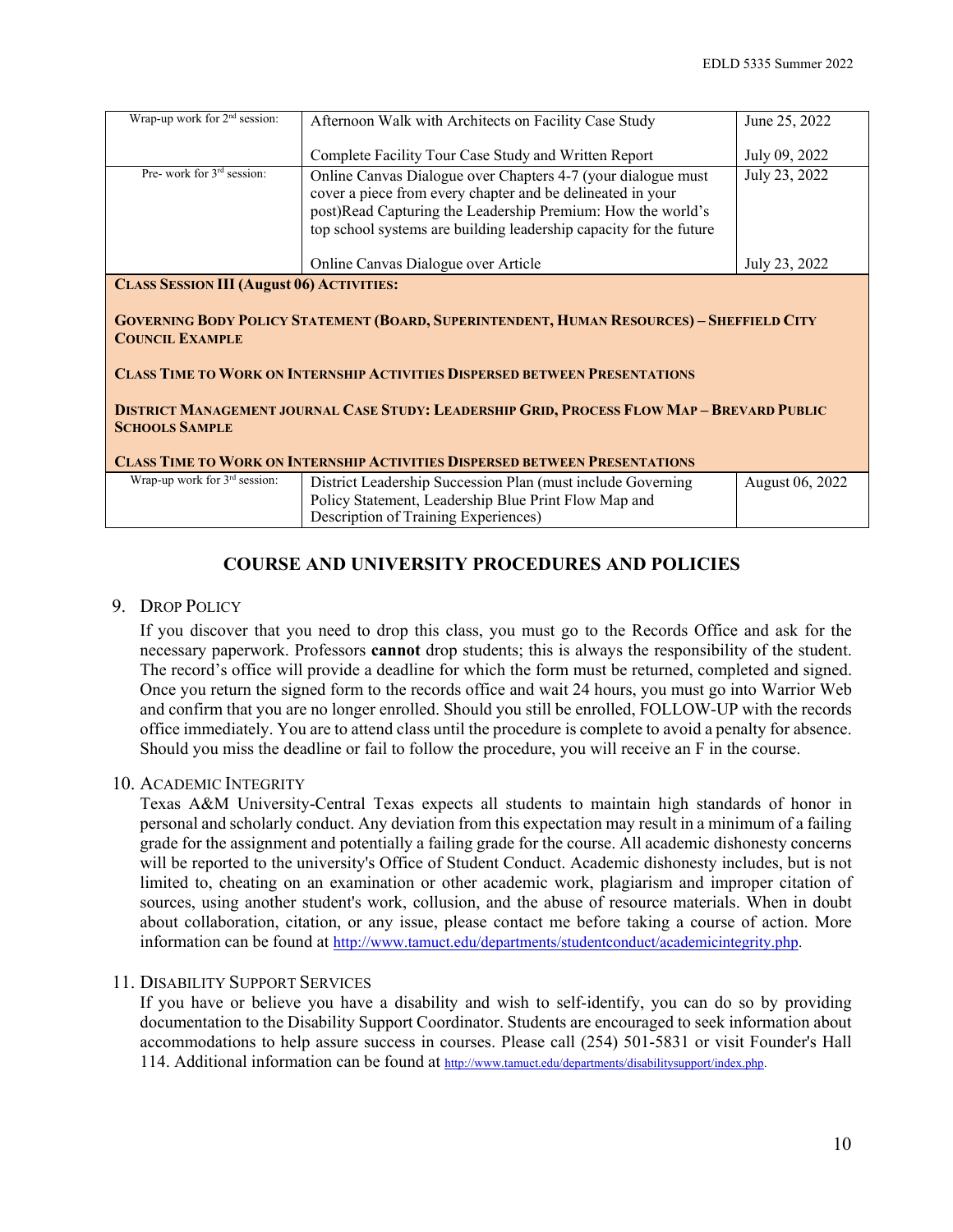#### 12. TUTORING

Tutoring is available to all TAMUCT students, both on-campus and online. Subjects tutored include Accounting, Finance, Statistics, Mathematics, and Writing. Tutors are available at the Tutoring Center in Warrior Hall, Room 111. Visi[t www.ct.tamus.edu/AcademicSupport a](http://www.ct.tamus.edu/AcademicSupport)nd click "Tutoring Support" for tutor schedules and contact info. If you have questions, need to schedule a tutoring session, or if you're interested in becoming a tutor, contact Academic Support Programs at 254-501-5830 or by emailing [tutoring@ct.tamus.edu.](mailto:tutoring@ct.tamus.edu)

Chat live with a tutor 24/7 for almost any subject on your computer! Tutor.com is an online tutoring platform that enables TAMUCT students to log in and receive FREE online tutoring and writing support. This tool provides tutoring in Mathematics, Writing, Career Writing, Chemistry, Physics, Biology, Spanish, Calculus, and Statistics. To access Tutor.com, log into your Canvas account and click "Online Tutoring."

#### 13. LIBRARY SERVICES

*Library distance education services* aim to make available quality assistance to Texas A&M-Central Texas students seeking information sources remotely by providing digital references, online information literacy tutorials, and digital research materials. Much of the A&MCT collection is available instantly from home. This includes over half of the library's book collection, as well as approximately 25,000 electronic journals and 200 online databases. Library Distance Education Services are outlined and accessed at: [http://www.ct.tamus.edu/departments/library/deservices.php.](http://www.ct.tamus.edu/departments/library/deservices.php)

*Information literacy* focuses on research skills that prepare individuals to live and work in an information-centered society. Librarians will work with students in the development of critical reasoning, ethical use of information, and the appropriate use of secondary research techniques. Help may include but is not limited to: the exploration of information resources such as library collections, the identification of appropriate materials, and the execution of effective search strategies. Library Resources are outlined and accessed at: [http://www.ct.tamus.edu/departments/library/index.php.](http://www.ct.tamus.edu/departments/library/index.php)

#### 14. INSTRUCTOR POLICIES

**Student Created Content:** All content submitted to the course for credit must be the student's own creation. Students must write or paraphrase and properly cite all content submitted to discussion boards, wikis, reflections, grant projects, and essays. No credit will be awarded for quoted material even if it is appropriately cited (i.e., students cannot receive credit for submitting content that someone else wrote). Students should paraphrase all information and provide the appropriate citations.

**APA Style:** All text and citations submitted for course credit must follow the guidelines of the *Publication Manual of the American Psychological Association (6th ed.)*.

**Copyright Information:** All materials used in this class are copyrighted either by the instructor or other authors and creators. Copyright laws and fair use policies protect the rights of those who created these materials. These laws and policies protect student work as well. Just as students cannot use copyrighted material without permission, others cannot use student work without permission. The professor requires all students to familiarize themselves and to follow copyright and fair use requirements. Students are individually and solely responsible for violations of copyright and fair use laws. Violations of copyright laws could subject students to federal and state civil penalties and criminal liability as well as disciplinary action under University standard academic procedures.

Late Work: Assignments turned in from 1-3 days after the posted due date are subject to a maximum of 45% reduction of points based on the date received by the instructor. Assignments that are more than 3 days late may not be accepted. In no case should materials be those submitted for another